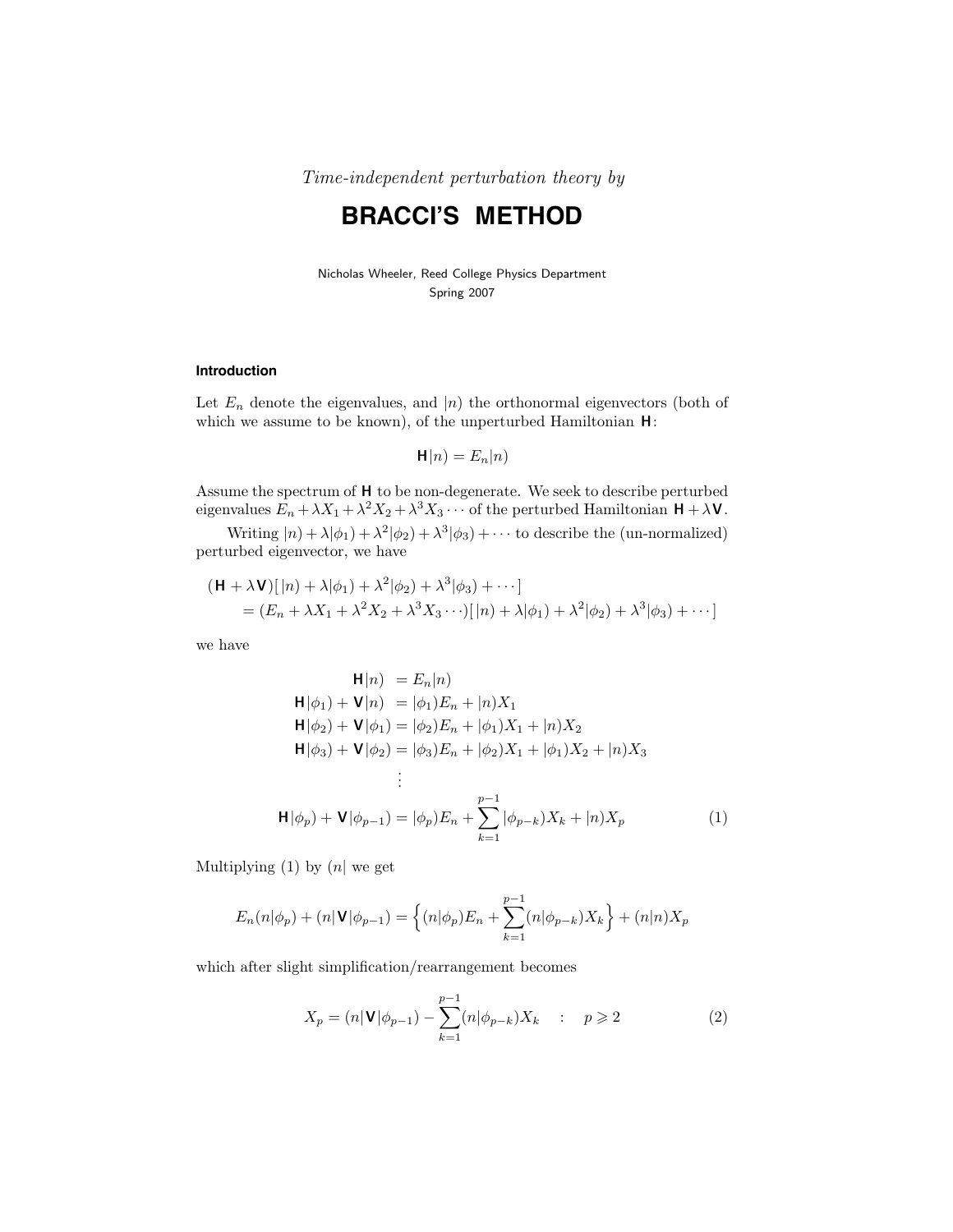—the leading instances of which read

$$
X_1 = (n|\mathbf{V}|n)
$$
  
\n
$$
X_2 = (n|\mathbf{V}|\phi_1) - (n|\phi_1)X_1
$$
  
\n
$$
X_3 = (n|\mathbf{V}|\phi_2) - (n|\phi_2)X_1 - (n|\phi_1)X_2
$$
  
\n
$$
X_4 = (n|\mathbf{V}|\phi_3) - (n|\phi_3)X_1 - (n|\phi_2)X_2 - (n|\phi_1)X_3
$$
  
\n
$$
\vdots
$$

Drawing upon the completeness relation

$$
\sum_{m} |m)(m| = |n)(n| + \sum_{i \neq n} |i)(i| = 1
$$

we have

$$
(n|\mathbf{V}|\phi) = V_{nn}(n|\phi) + \sum_{i \neq n} V_{ni}(i|\phi)
$$

and the preceding equations become

$$
X_1 = V_{nn} \tag{2.1}
$$

$$
X_2 = V_{nn}(n|\phi_1) + \sum_{i \neq n} V_{ni}(i|\phi_1) - (n|\phi_1)X_1
$$
\n(2.2)

$$
X_3 = V_{nn}(n|\phi_2) + \sum_{i \neq n} V_{ni}(i|\phi_2) - (n|\phi_2)X_1 - (n|\phi_1)X_2
$$
\n(2.3)

$$
X_4 = V_{nn}(n|\phi_3) + \sum_{i \neq n} V_{ni}(i|\phi_3) - (n|\phi_3)X_1 - (n|\phi_2)X_2 - (n|\phi_1)X_3 \tag{2.4}
$$

Now multiply (1) by  $(i \,|\, \neq (n]$  to obtain

$$
E_i(i|\phi_p) + (i|\mathbf{V}|\phi_{p-1}) = \left\{ (i|\phi_p)E_n + \sum_{k=1}^{p-1} (i|\phi_{p-k})X_k \right\}
$$

or

. . .

$$
(i|\phi_p) = D_{in}^{-1} \Big\{ - (i|\mathbf{V}|\phi_{p-1}) + \sum_{k=1}^{p-1} (i|\phi_{p-k}) X_k \Big\}
$$
  

$$
D_{in} \equiv E_i - E_n
$$
 (3)

—the leading instances of which read

$$
(i|\phi_1) = D_{in}^{-1}\left\{- (i|\mathbf{V}|n) \right\} \quad : \quad \text{we have used } |\phi_0) \equiv |n\rangle \tag{3.1}
$$

$$
(i|\phi_2) = D_{in}^{-1} \left\{ - (i|\mathbf{V}|\phi_1) + (i|\phi_1)X_1 \right\}
$$
\n(3.2)

$$
(i|\phi_3) = D_{in}^{-1} \Big\{ - (i|\mathbf{V}|\phi_2) + (i|\phi_2)X_1 + (i|\phi_1)X_2 \Big\}
$$
 (3.3)

$$
(i|\phi_4) = D_{in}^{-1} \Big\{ - (i|\mathbf{V}|\phi_3) + (i|\phi_3)X_1 + (i|\phi_2)X_2 + (i|\phi_1)X_3 \Big\} \qquad (3.4)
$$
  
...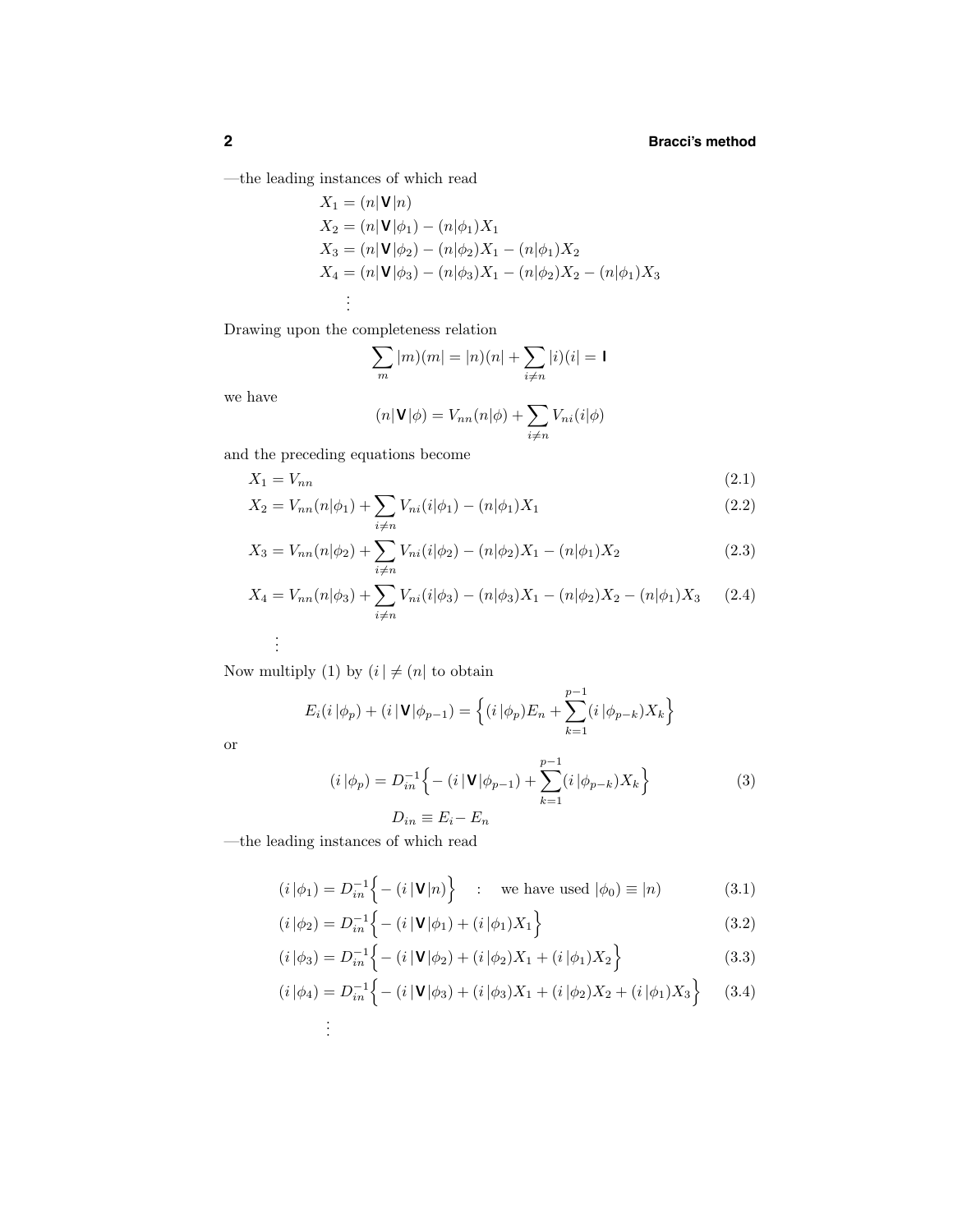## **The essential idea 3**

in connection with which we have (as was already noted in the case  $i = n$ )

$$
(i \left| \mathbf{V} \right| \phi) = V_{ii}(i \left| \phi \right) + \sum_{j \neq i} V_{ij}(j \left| \phi \right)
$$
\n
$$
\tag{4}
$$

#### **Bracci's method**

Luciano Bracci makes essential use of the fact—stressed long ago by Saul Epstein (AJP**22**, 613 (1954) and AJP **36**, 165 (1968))—that one can without loss of generality always assume (or arrange for it to be the case) that

. . .

$$
(n|\phi_1) = (n|\phi_2) = \dots = 0 \tag{5}
$$

Equations (2) then assume the simple form

$$
X_1 = V_{nn} \tag{6.1}
$$

$$
X_2 = V_{ni} G_{i1} \tag{6.2}
$$

$$
X_3 = V_{ni} G_{i2} \tag{6.3}
$$

$$
X_4 = V_{ni} G_{i3} \tag{6.4}
$$

where by (3)

$$
G_{i1} = -W_{in}V_{in} \tag{7.1}
$$

$$
G_{i2} = -W_{in}(i|\mathbf{V}|\phi_1) + W_{in}\left\{X_1G_{i1}\right\}
$$
\n(7.2)

$$
G_{i3} = -W_{in}(i | \mathbf{V} | \phi_2) + W_{in} \left\{ X_1 G_{i2} + X_2 G_{i1} \right\}
$$
 (7.3)

$$
G_{i4} = -W_{in}(i|\mathbf{V}|\phi_3) + W_{in}\Big\{X_1G_{i3} + X_2G_{i2} + +X_3G_{i1}\Big\}
$$
(7.3)

. . .

Here  $\sum_{i \neq n}$  symbols have been surpressed,

$$
W_{in} \equiv D_{in}^{-1} \equiv (E_i - E_n)^{-1}
$$

and—by appeal simultaneously to the completeness relation and to  $(6)$ —

$$
(i | \mathbf{V} | n) = V_{in}
$$
  
\n
$$
(i | \mathbf{V} | \phi_1) = V_{ij} G_{j1}
$$
  
\n
$$
(i | \mathbf{V} | \phi_2) = V_{ij} G_{j2}
$$
  
\n
$$
(i | \mathbf{V} | \phi_3) = V_{ij} G_{j3}
$$
  
\n
$$
\vdots
$$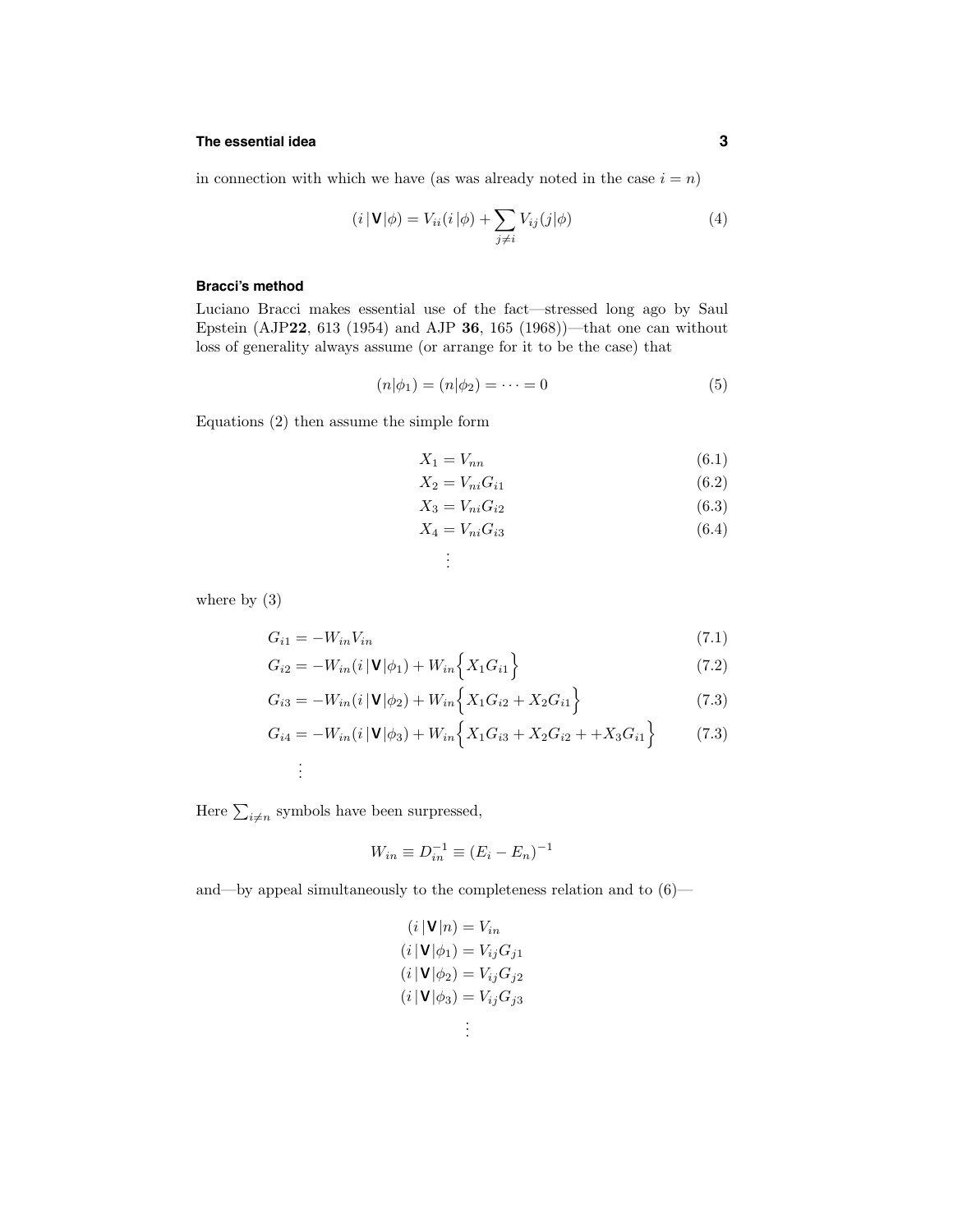Feeding this information into (7) we obtain

$$
G_{i1} = -W_{in}V_{in} \tag{8.1}
$$

$$
G_{i2} = -W_{in}V_{ij}G_{j1} + W_{in}\left\{X_1G_{i1}\right\} \tag{8.2}
$$

$$
G_{i3} = -W_{in}V_{ij}G_{j2} + W_{in}\left\{X_1G_{i2} + X_2G_{i1}\right\}
$$
\n(8.3)

$$
G_{i4} = -W_{in}V_{ij}G_{j3} + W_{in}\Big\{X_1G_{i3} + X_2G_{i2} + X_3G_{i1}\Big\}
$$
(8.3)  
...

It is by feeding equations (8) recursively into equations (6) that Bracci and his collaborators undertake to construct descriptions of  $X_p : p = 2, 3, \ldots$  I look to leading examples of his procedure:

$$
X_2 = V_{ni} G_{i1}
$$
  
=  $V_{ni} [-W_{in} V_{in}]$   
=  $-\frac{V_{ni} V_{in}}{D_{in}}$ 

$$
X_3 = V_{ni}G_{i2}
$$
  
=  $V_{ni} \{-W_{in}(i | \mathbf{V} | \phi_1) + W_{in} X_1 G_{i1}\}$   
=  $V_{ni} \{-W_{in} V_{ij} G_{j1} + W_{in} X_1 G_{i1}\}$   
=  $V_{ni} \{-W_{in} V_{ij} [-W_{jn} V_{jn}] + W_{in} X_1 [-W_{in} V_{in}] \}$   
=  $\frac{V_{ni} V_{ij} V_{jn}}{D_{in} D_{jn}} - X_1 \frac{V_{ni} V_{in}}{D_{in}^2}$   
=  $\frac{V_{ni} V_{ij} V_{jn}}{D_{in} D_{jn}} - V_{nn} \frac{V_{ni} V_{in}}{D_{in}^2}$ 

I found it exasperating to try to carry such hand calculation to higher order (though Bracci himself seems to manage very well). But in an accompanying notebook I show how *Mathematica* can be conscripted to carry such calculations to high order very quickly and efficiently, with very little labor.

### **Construction of perturbed eigenstates**

The perturbation sends

$$
|n\rangle \longmapsto \mathcal{N}\{|n\rangle + \lambda|\phi_1\rangle + \lambda^2|\phi_2\rangle + \lambda^3|\phi_3\rangle + \cdots
$$
  
\n
$$
= \mathcal{N}\{|n\rangle + \sum_{i \neq n} \lambda|i\rangle(i|\phi_1\rangle + \lambda^2|i\rangle(i|\phi_2\rangle + \lambda^3|i\rangle(i|\phi_3\rangle + \cdots)
$$
  
\n
$$
= \mathcal{N}\{|n\rangle + \sum_{i \neq n} |i\rangle[\lambda G_{i1} + \lambda^2 G_{i2} + \lambda^3 G_{i3} + \cdots]
$$
  
\n
$$
(n\rangle \longmapsto \mathcal{N}\{(n\rangle + \sum_{i \neq n} |i\rangle[\lambda \bar{G}_{i1} + \lambda^2 \bar{G}_{i2} + \lambda^3 \bar{G}_{i3} + \cdots]\}
$$
  
\n(9)